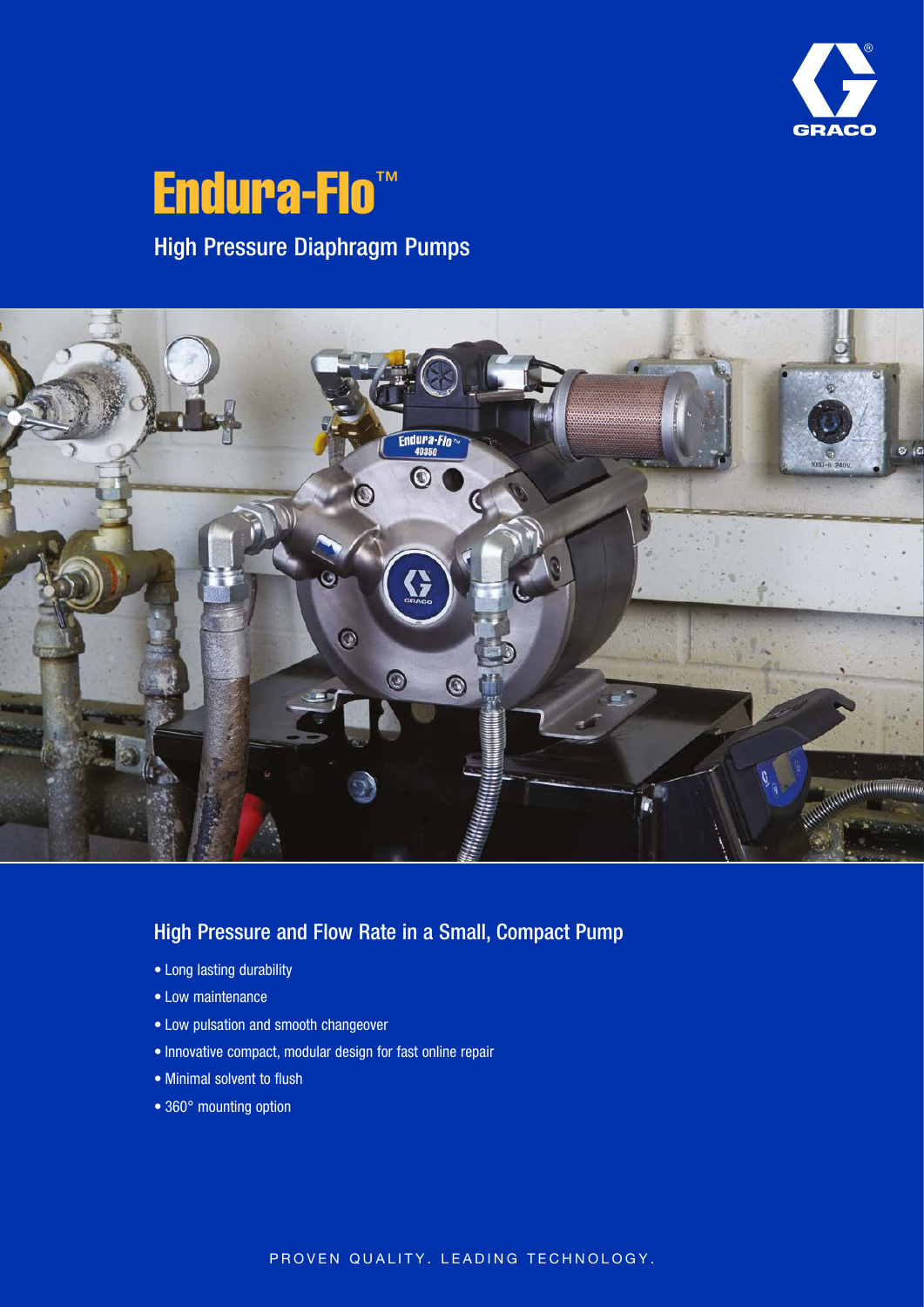# Save Time and Money with Less Downtime

The simple, modular and compact design of Endura-Flo not only ensures long-lasting durability, but it also withstands runaway conditions better than other diaphragm pumps. This easy-to-install pump offers low pulsation output and smooth changeover for quick colour changes, saving you time and money. With the Endura-Flo 4:1 pumps you have one of the highest pressure ratio pumps available in the category of small to medium size paint supply and paint circulation systems.



**Extra Pressure Extra Life** 

Endura-Flo 4:1 Endura-Flo 3:1

Maximize your performance with the industries highest output pressure.



Isolated Air Section extends diaphragm life with airless backing.

> Easy access to critical components provides fast online maintenance

> > Spring-loaded check cartridges allow for fast online maintenance

Rotatable fluid manifolds, mounting brackets and spring-loaded check cartridges accommodoadate a ariety of custom mounting options

Isolated air section makes the 3:1 Endura-Flo the only pump in the industry that does not leak paint in the air section if a diaphragm fails

Extended Pressure 4:1 pump has air backed diaphragm to produce industry leading pressure delivery

Redesigned diaphragm lasts longer and can hold up to extreme operating conditions better

Diaphragm pump ensures low shear of sensitive materials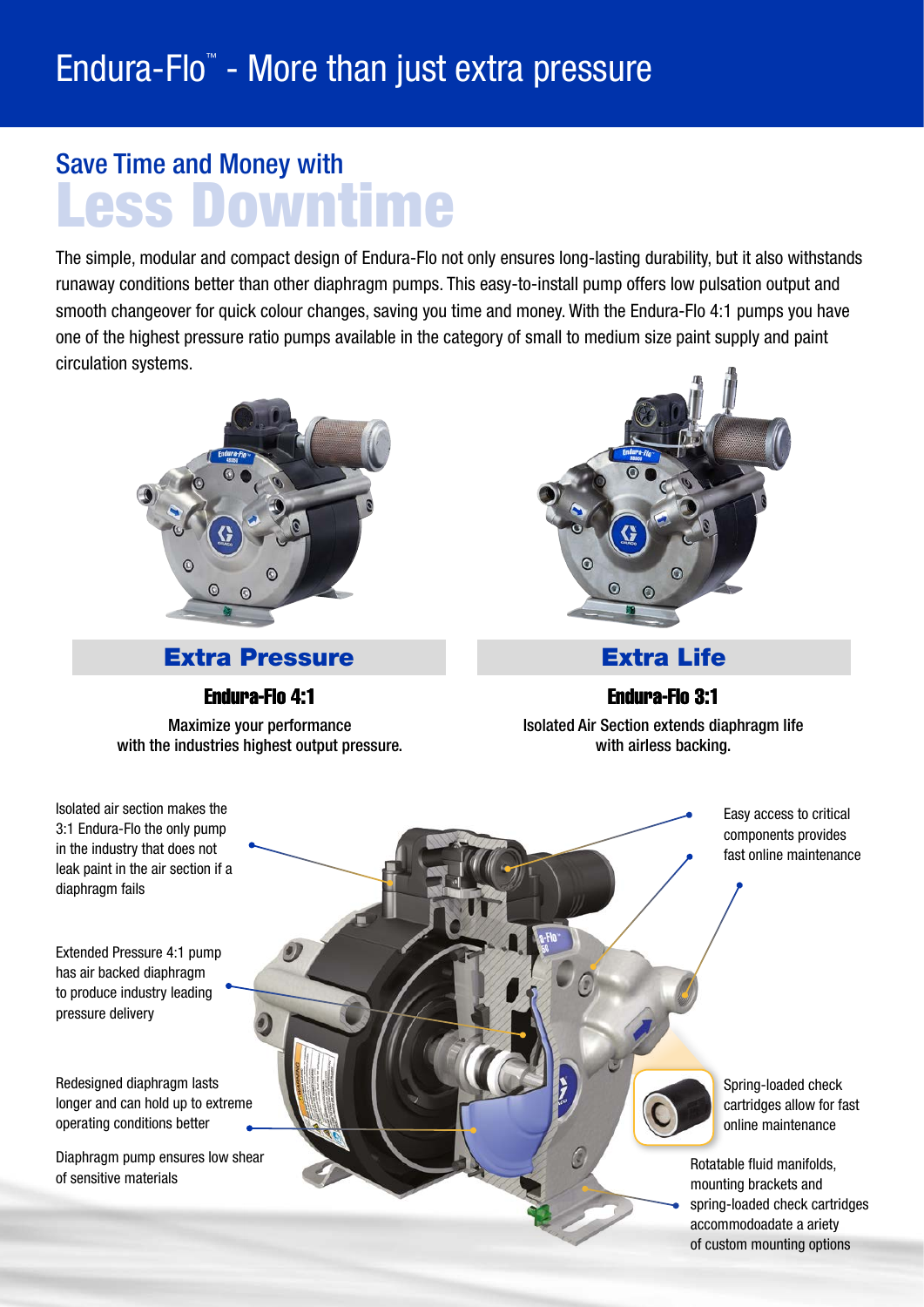# Automated Reporting

Environmental regulations are on the rise and keeping up with them is no easy task. Consider doing away with time-consuming and costly manual reporting and try automated reporting instead. With the help of DataTrak, the Endura-Flo does all of the data recording work for you.

## Upgrade to DataTrak™

- Easy-to-set runaway protection
- Pump diagnostics for maintenance
- Resettable batch counter tracks material usage and maintenance schedule



#### *Typical Fluids Handled*

- Waterborne and solventborne paints
- Catalysed coatings
- Moisture-sensitive materials
- UV-cure coatings

#### *Typical Applications*

- Piggable paint systems
- Paint circulation
- Fluid transfer and supply



### Ideal Solution for Multiple Colour Change and Piggable Systems

- Fluid section can be purged with air or solvent
- Requires very little solvent to flush
- Unique fluid flow design efficiently flushes pump
- Consistent startup pressure
- ATEX approved